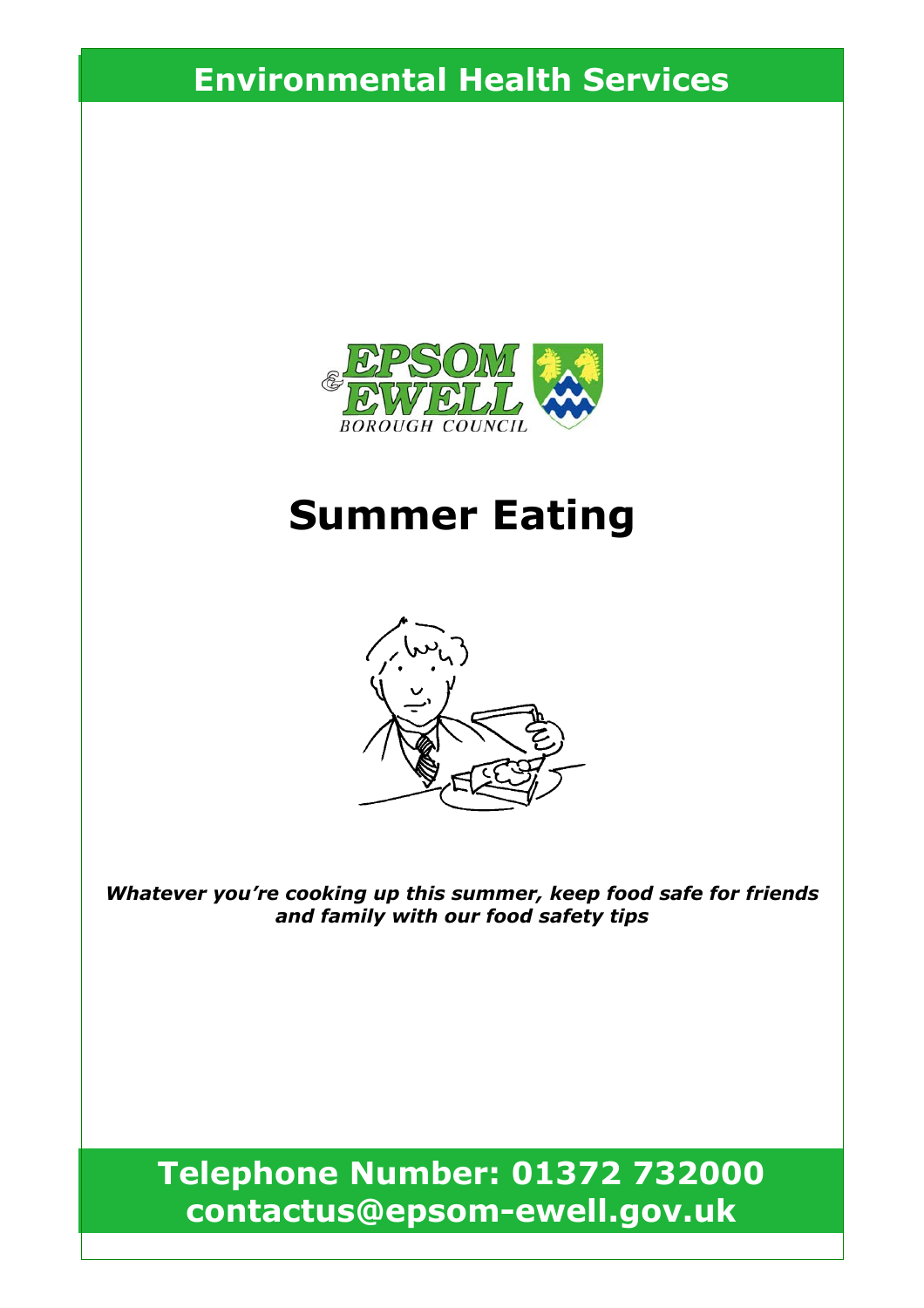Bugs such as *E.coli O157*, *Salmonella* and *Campylobacter* can cause serious illness. But you can steer clear of food poisoning by taking some simple steps.

- When you're barbecuing, the biggest risk of food poisoning is from raw and undercooked meat.
- Always make sure you cook chicken, pork, burgers, sausages and kebabs until they're piping hot all the way through, none of the meat is pink and any juices run clear.
- If you're barbecuing for lots of people, you could cook meat indoors and finish it off on the barbecue for added flavour.

**Remember, when you reheat food on the barbecue, always make sure it's piping hot all the way through before serving** 

#### **How can I make sure barbecued food is cooked properly?**

- Wait until the charcoal is glowing red, with a powdery grey surface, before you start to cook.
- Make sure frozen food is properly thawed before you cook it.
- Turn the food regularly, and move it around the barbecue, to cook it evenly.
- Check that the centre of the food is piping hot.
- Don't assume that if meat is charred on the outside that it will be cooked properly on the inside.

#### **Why should I keep raw meat away from ready-to-eat food?**

Raw meat can contain food poisoning bugs. So if raw meat touches or drips onto food that is already cooked or ready to eat, the bugs can get onto that food. Bugs can also transfer onto food from your hands, chopping board, knife or tongs. This is called cross-contamination.

You can prevent it by doing the following things:

- Always wash your hands thoroughly after handling raw meat.
- Use separate utensils for raw and cooked meat.
- Never put cooked food on a plate or surface that has been used for raw meat.
- Keep raw meat in a sealed container away from ready-to-eat foods, such as burger buns and salads.
- Don't put raw meat products next to cooked or partially cooked meat on the barbecue.
- Don't add sauce or marinade to cooked food if it has already been used with raw meat.